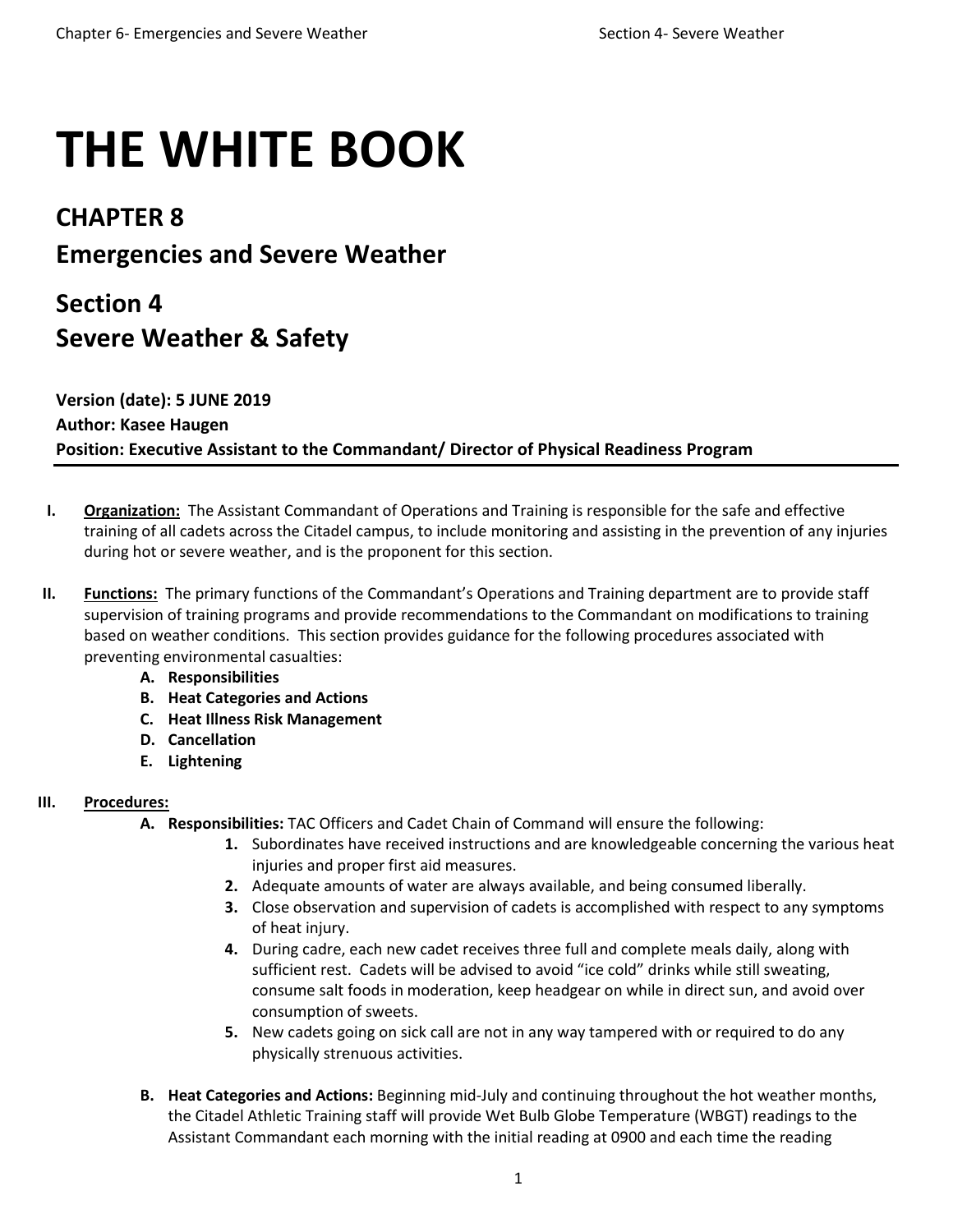changes. A current reading will be provided immediately prior to Spirit Runs as indicated on the weekly Training Schedule.

- **1.** Whenever a reading is obtained which falls into heat categories 1 thru 4 (see Table B-1
	- below), the trainer will immediately inform the following agencies/activities in such order: i. Office of the Commandant (953-6925 or 953-4849)
		- ii. The Cadet OD or JOD (219-4104 or 219-4135)
		- iii. Office of the Athletic Director (953-5030)
		- iv. HESS / Department of Health and Human Performance (953-6847)
- **2.** The Asst. Commandant for Operations will, upon notification of the heat category, fly the appropriate flag on the flagpole in front of Grimsley Hall. Upon issuance of a heat category, alert the Assistant Commandant who will issue instructions regarding modifications to the training schedule and heat injury preventative measures to be implemented. Guidance on prevention measures is provided below:
- *Note:* Table B-1 provides work/rest and fluid replacement guidelines for heat-acclimatized individuals in a training environment. The guidelines supports at least 4 hours of work. Three time-weighted intensities are provided representing easy (~250 watts (W)), moderate (~425 W), and hard (~600 W) military tasks; examples are provided. The users should determine the existing weather conditions at the site of training (WBGT index) and then read the recommended work-time. The work-rest cycle is the ratio of minutes of work to minutes of rest within each hour.

#### **Table B-1: Work/Rest and Water Consumption**

## **Work/Rest and Water Consumption Table**

Applies to average sized, heat-acclimated Soldier wearing ACU, hot weather. (See TB MED 507 for further guidance.)

| Easy Work                                                                                                                                           | <b>Moderate Work</b>                                                                                                                                                                                                                             | <b>Hard Work</b>                                                                                                            |
|-----------------------------------------------------------------------------------------------------------------------------------------------------|--------------------------------------------------------------------------------------------------------------------------------------------------------------------------------------------------------------------------------------------------|-----------------------------------------------------------------------------------------------------------------------------|
| • Weapon Maintenance<br>• Walking Hard Surface at 2.5 mph.<br>$<$ 30 lb Load<br>· Marksmanship Training<br>• Drill and Ceremony<br>• Manual of Arms | • Walking Loose Sand at 2.5 mph.<br>No Load<br>• Walking Hard Surface at 3.5 mph.<br>$<$ 40 lb Load<br>· Calisthenics<br>· Patrolling<br>· Individual Movement Techniques.<br>i.e., Low Crawl or High Crawl<br>· Defensive Position Construction | • Walking Hard Surface at 3.5 mph,<br>$\geq 40$ lb Load<br>· Walking Loose Sand at 2.5 mph<br>with Load<br>· Field Assaults |
|                                                                                                                                                     | <b>Advertisement Addressed</b><br>Florence MA for other                                                                                                                                                                                          | <b>Administrative Controller</b>                                                                                            |

| Heat<br>Category | <b>WBGT</b><br>Index, F°    | <b>Easy Work</b>   |                            | <b>Moderate Work</b> |                            | <b>Hard Work</b>          |                            |
|------------------|-----------------------------|--------------------|----------------------------|----------------------|----------------------------|---------------------------|----------------------------|
|                  |                             | Work/Rest<br>(min) | Water<br>Intake<br>(qt/hr) | Work/Rest<br>(min)   | Water<br>Intake<br>(qt/hr) | <b>Work/Rest</b><br>(min) | Water<br>Intake<br>(qt/hr) |
|                  | $78^{\circ} - 81.9^{\circ}$ | NL.                | $\frac{1}{2}$              | <b>NL</b>            | $\frac{3}{4}$              | 40/20 min                 | $\frac{3}{4}$              |
| (green)          | $82^{\circ} - 84.9^{\circ}$ | NL.                | ×                          | 50/10 min            | 验                          | 30/30 min                 |                            |
| з<br>(yellow)    | 85° - 87.9°                 | <b>NL</b>          | %                          | 40/20 min            | %                          | 30/30 min                 |                            |
| (red)            | 88* - 89.9*                 | <b>NL</b>          | 拓                          | 30/30 min            | 解                          | 20/40 min                 |                            |
| 5<br>(black)     | $> 90^\circ$                | 50/10 min          |                            | 20/40 min            |                            | 10/50 min                 |                            |

at (800) 222-9698 or USAPHC - Health Information Operations@apg.amedd.army. mil.

For electronic versions, see http://chppm-www.apgea.army.mi/heat\_Distribution unlimited\_Local reproduction is authorized.

CP-033-0811

#### **C. Heat Illness Risk Management:**

**1.** Identify the hazards

i. Know the WBGT.

- · The work/rest times and fluid replacement volumes will sustain performance and hydration for at least 4 hrs of work in the specified heat category. Fluid needs can vary based on individual differences (± % qt/hr) and exposure to full sun or full shade (± 1/4 qt/hr).
- NL = no limit to work time per hr.
- Rest = minimal physical activity (sitting or standing) accomplished in shade if possible.
- CAUTION: Hourly fluid intake should not exceed 11/2 ats.

Daily fluid intake should not exceed 12 ats.

- · If wearing body armor, add 5°F to WBGT index in humid climates.
- . If doing Easy Work and wearing NBC (MOPP 4) clothing, add 10°F to WBGT index.
- . If doing Moderate or Hard Work and wearing NBC (MOPP 4) clothing, add 20°F to WBGT index.

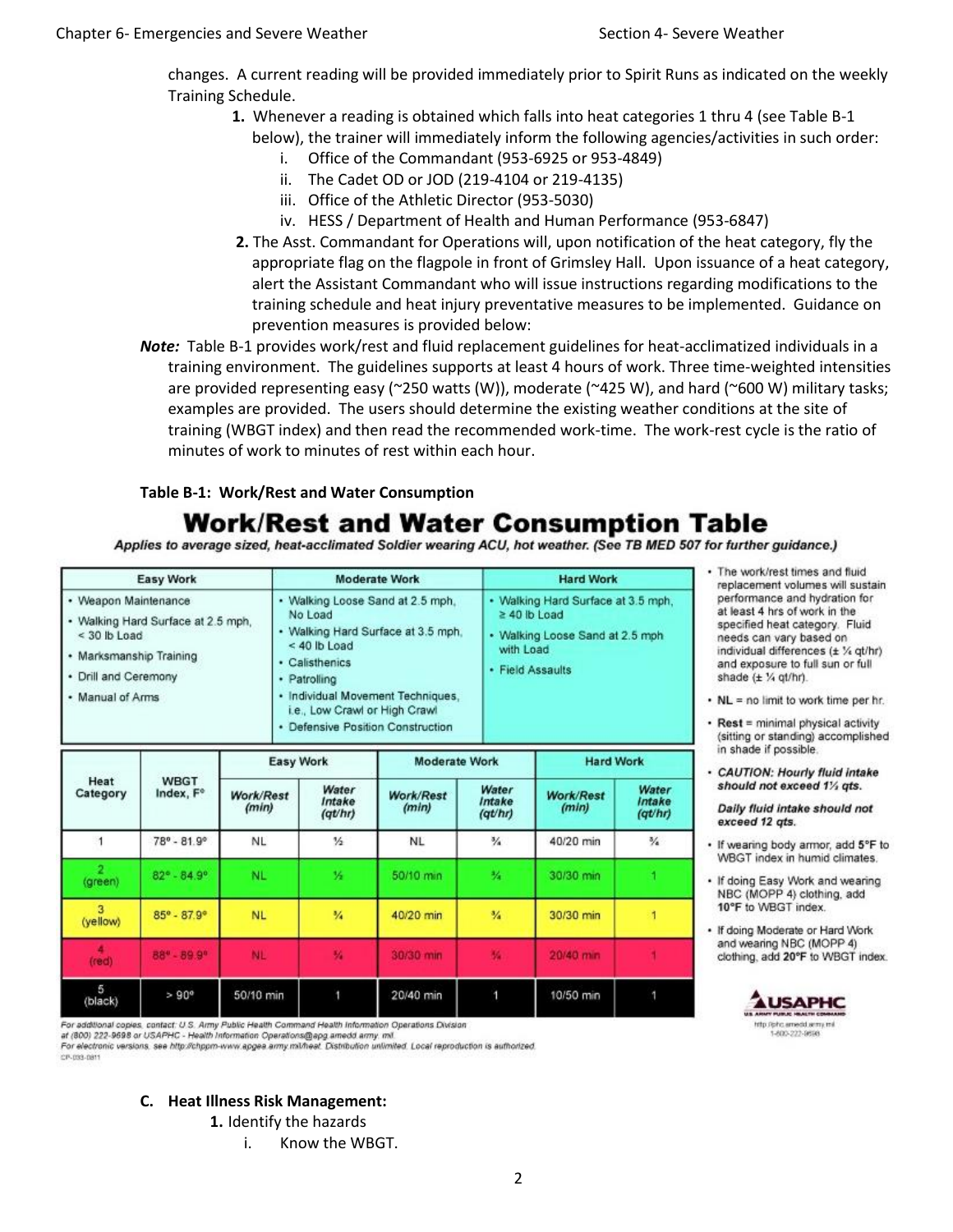- ii. Know the risk factors for exertional heat illness (EHI). Most commonly thought of rsk factors are the climate/temperature and the level of physical activity/exertions; however, there are numerous individual risk factors to be aware of—especially consider when a single individual has more than one of the listed risk factors.
	- a. Environment
		- i. Higher temperature
		- ii. High humidity (WBGT)
	- b. Activities
		- i. High exertion
		- ii. Heavy loads/gear
		- iii. Repeated strenuous days
	- c. Lack of acclimatization: Acclimatization requires aerobic exercise in a warm environment. The body needs to adjust to environmental heat stressors prior to high exertion activities; simply being outside doing normal activities is not sufficient.
	- d. Individual risk factors for EHI:
		- i. Poor fitness (2 mile run > 16 minutes)
		- ii. Body mass index > 26
		- iii. Gender (females)
		- iv. Minor illness
		- v. Medications
		- vi. Alcohol in the past 24 hours
		- vii. Prior heat injury
		- viii. Skin rash, sunburn, or poison ivy
		- ix. Blood donation (<3 days)
		- x. Sleep deprived
- iii. Know your Cadets—identify individuals at increased risk
- iv. Monitor hydration status—assess morning and evening as well as during training.
- v. Factor previous days' conditions and activities—consider temperature, activity levels, and illnesses.
- vi. Heat illness hazards are cumulative.

*Note:* Hot weather is a key risk factor for heat injuries; However, heat illnesses can occur during green flag temperature conditions due to previous days' conditions and/or dehydration.

- **2.** Develop controls and make risk decisions.
	- i. Estimate heat risk level 1 day prior
	- ii. Consider:
		- a. Previous 2 days of heat exposure & predicted temperature for that day
		- b. Training events (i.e. distance, pace, breaks) and work-rest cycle, hydration guidelines
		- c. Uniform/ equipment
		- d. Location/ time of day
	- iii. Adjust activity distances, durations, pace, and loads (i.e. conduct high-intensity training in cooler morning hours).
	- iv. Ensure proper resources at appropriate locations.
		- a. Functional WBGT equipment
		- b. Water/electrolyte sources
		- c. Medical: resources, locations, communication systems
- **D. Heat Illness Treatment:** Heat illnesses result from the combined stresses of exertion and heat stress. Heat illnesses may be minor in terms of injury to the body (heat exhaustion) but are still reportable, and can progress to more severe forms.

| <b>Diagnosed Illness</b> | <b>First Aid</b><br>$\sim$ 1.000 meV $\sim$ 1.000 meV $\sim$ 1.000 meV $\sim$ 1.000 meV $\sim$ 1.000 meV $\sim$ 1.000 meV $\sim$ 1.000 meV $\sim$ 1.000 meV $\sim$ 1.000 meV $\sim$ 1.000 meV $\sim$ 1.000 meV $\sim$ 1.000 meV $\sim$ 1.000 meV $\sim$ 1.000 meV $\sim$ 1.000<br>ате |
|--------------------------|---------------------------------------------------------------------------------------------------------------------------------------------------------------------------------------------------------------------------------------------------------------------------------------|
|                          |                                                                                                                                                                                                                                                                                       |